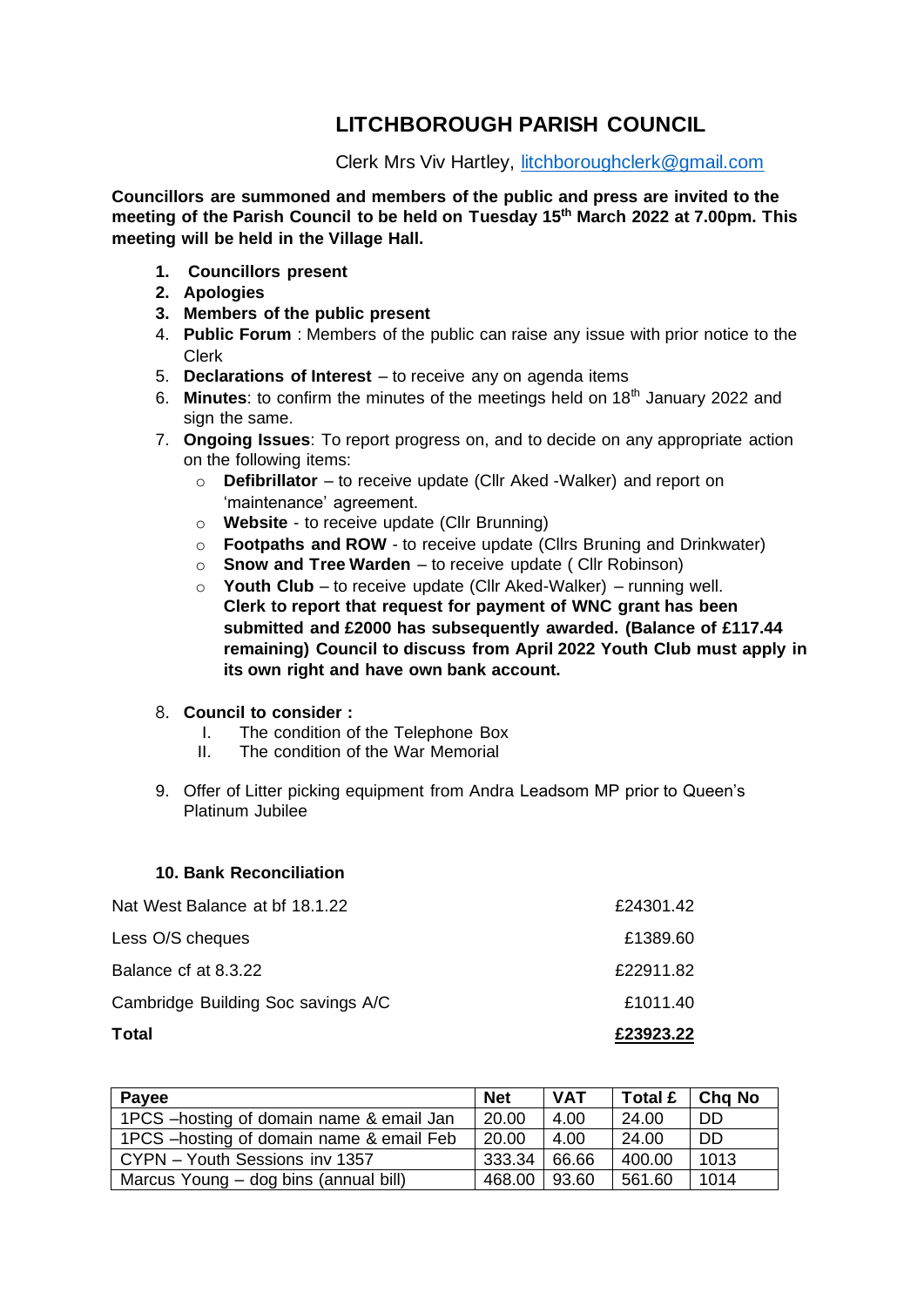| V Hartley – Salary for Feb & Mar          | 380.00 |  | 380.00 1015 |  |  |
|-------------------------------------------|--------|--|-------------|--|--|
| 11. To approve payment of above accounts: |        |  |             |  |  |

- 12. **Interim Audit conducted and report circulated** Clerk and Cllr Lowery to arrange Internal Control check.
- **13. - Planning Applications and updates –** Planning Register Applications for consultation - see end of agenda – in particular application for Red Lion pub.
- 14. **Northants CALC Asset Mapping Project (AMP) – Clerk and Cllr Lugar-Mawson have attended briefing session. Clerk has signed up to Parish On-Line. NCALC has confirmed a grant of £224.66 has been allocated to Litchborough Parish Council**
- 15. **Other matters for report only:** To discuss issues arising too late for the agenda. No decisions can be taken.
- 16. **To receive and action where necessary the following CORRESPONDENCE Various updates circulated** including Save Towcester Now Campaign [https://www.nnjournal.co.uk/p/these-developments-are-the-most](https://www.nnjournal.co.uk/p/these-developments-are-the-most-significant?r=4b31o&utm_campaign=post&utm_medium=email)[significant?r=4b31o&utm\\_campaign=post&utm\\_medium=email](https://www.nnjournal.co.uk/p/these-developments-are-the-most-significant?r=4b31o&utm_campaign=post&utm_medium=email)
- 17. **Queen's Platinum Jubilee** Cllr Lugar -Mawson to note details regarding commemorative coins – 50 coins costing £280,
- **18. To receive any items for the next Parish Council agenda**
- **19. Date next Full Council meeting (Annual Meeting) May 17 th 2022, 7.00pm**

Signed-*V M Hartley*--------- Date-------------8.3.22------------

Email : [litchboroughclerk@gmail.com](mailto:litchboroughclerk@gmail.com)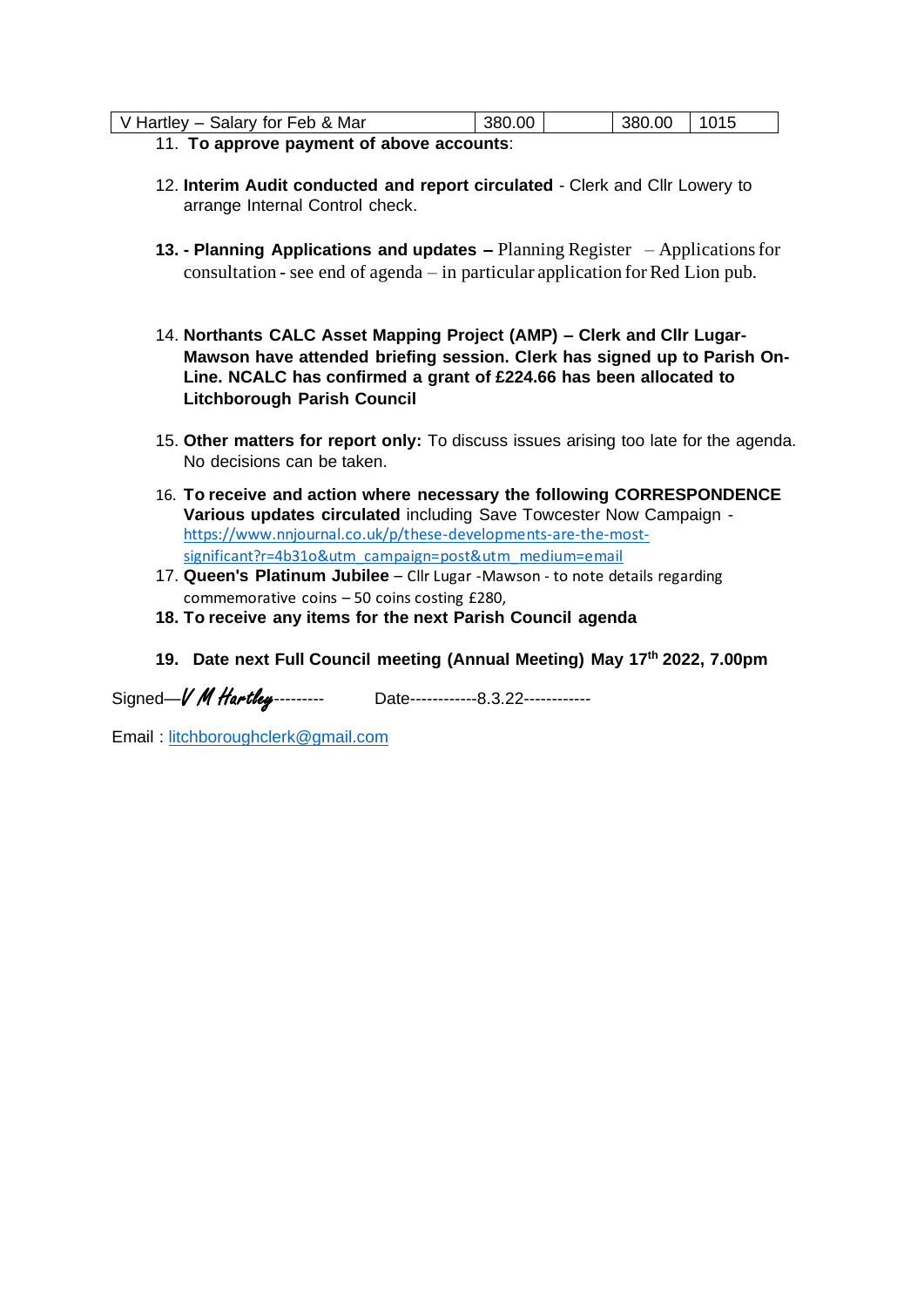| <b>Application Number</b> | Location                                                                                   | Proposal                                                                                                                                                                                                                                                                                                                | Received   | <b>Status</b>                                    |
|---------------------------|--------------------------------------------------------------------------------------------|-------------------------------------------------------------------------------------------------------------------------------------------------------------------------------------------------------------------------------------------------------------------------------------------------------------------------|------------|--------------------------------------------------|
| WNS/2022/0406/TCA         | 19 Prew Cottage<br>Towcester Road,<br>Litchborough,<br>Northamptonshire,<br><b>NN128JA</b> | Birch T1 - Reduce crown<br>by 20% - 3m and reshape<br>crown to provide more<br>light to garden                                                                                                                                                                                                                          | 28/02/2022 | $4 -$<br>Consultations<br>Despatched<br>$(1-10)$ |
| WNS/2022/0408/TCA         | 21 Limebank<br>Banbury Road,<br>Litchborough,<br>Northamptonshire,<br><b>NN128JF</b>       | Remove 2 x Eucalyptus<br>trees, 1 laurel, 1 blue<br>spruce, 1 cypress, 1<br>viburnum bush, 1 yew<br>bush and 1 escallonia, an<br>elder and buddlea and a<br>second Yew bush.                                                                                                                                            | 28/02/2022 | $4 -$<br>Consultations<br>Despatched<br>$(1-10)$ |
| <u>WNS/2022/0307/AGD</u>  | <b>Foxley Lodge Foxley</b><br>Road Foxley NN12<br>8HP                                      | Determination as to<br>whether prior approval is<br>required (under Class A of<br>Part 6 of the above Order)<br>for the A new building for<br>hay and straw store in<br>respect of: the siting,<br>design and external<br>appearance of the building                                                                    | 17/02/2022 | $4 -$<br>Consultations<br>Despatched<br>$(1-10)$ |
| WNS/2022/0335/LBC         | The Old Red Lion 4<br><b>Banbury Road</b><br>Litchborough NN12<br>$8$ J $F$                | Listed building consent for<br>change of use and<br>extension of an attached<br>outbuilding to a one<br>bedroom dwelling, new<br>one bedroom attached<br>dwelling to the west gable<br>of the existing outbuilding,<br>further works including<br>the provision of car<br>parking and removal of<br>kitchen portacabins | 17/02/2022 | $4 -$<br>Consultations<br>Despatched<br>$(1-10)$ |
| WNS/2022/0334/FUL         | Old Red Lion 4<br><b>Banbury Road</b><br>Litchborough NN12<br>8JF                          | Change of use and<br>extension of an attached<br>outbuilding to a one<br>bedroom dwelling, new<br>one bedroom attached<br>dwelling to the west gable                                                                                                                                                                    | 17/02/2022 | $4 -$<br>Consultations<br>Despatched<br>$(1-10)$ |